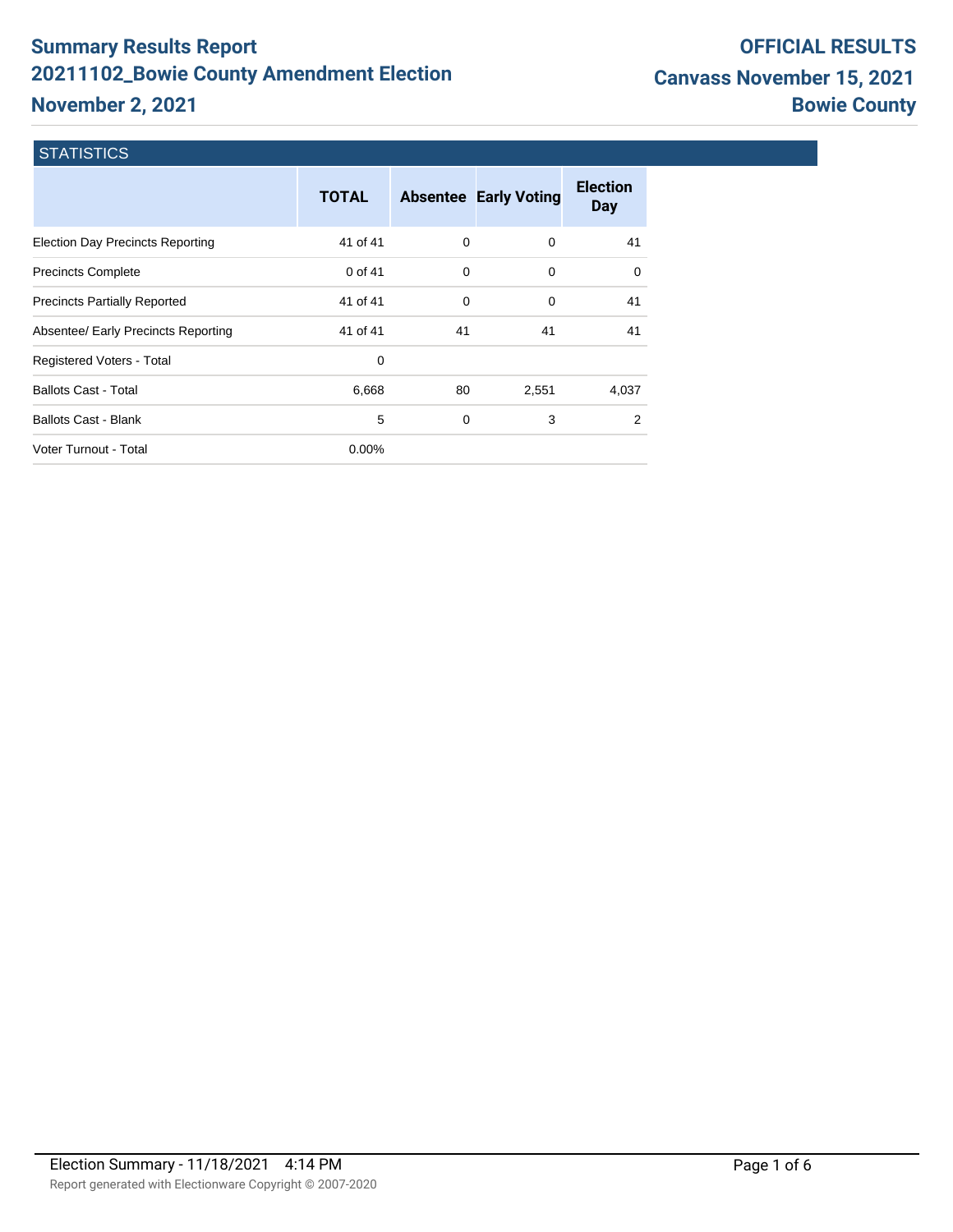#### **STATE PROP 1**

Vote For 1

|                            | <b>TOTAL</b> |    | <b>Absentee Early Voting</b> | <b>Election</b><br><b>Day</b> |
|----------------------------|--------------|----|------------------------------|-------------------------------|
| For                        | 5,502        | 70 | 2,086                        | 3,346                         |
| Against                    | 944          | 9  | 375                          | 560                           |
| <b>Total Votes Cast</b>    | 6,446        | 79 | 2,461                        | 3,906                         |
| Overvotes                  | 7            | 0  | 0                            | $\overline{7}$                |
| <b>Undervotes</b>          | 215          | 1  | 90                           | 124                           |
| <b>Contest Totals</b>      | 6,668        | 80 | 2,551                        | 4,037                         |
| <b>Precincts Reporting</b> | 41 of 41     |    |                              |                               |

# **STATE PROP 2**

Vote For 1

|                            | <b>TOTAL</b> |    | <b>Absentee Early Voting</b> | <b>Election</b><br><b>Day</b> |
|----------------------------|--------------|----|------------------------------|-------------------------------|
| For                        | 4,059        | 51 | 1,674                        | 2,334                         |
| Against                    | 2,334        | 26 | 770                          | 1,538                         |
| <b>Total Votes Cast</b>    | 6,393        | 77 | 2,444                        | 3,872                         |
| Overvotes                  | 6            | 0  | $\mathbf 0$                  | 6                             |
| Undervotes                 | 269          | 3  | 107                          | 159                           |
| <b>Contest Totals</b>      | 6,668        | 80 | 2,551                        | 4,037                         |
| <b>Precincts Reporting</b> | 41 of 41     |    |                              |                               |

# **STATE PROP 3**

|                            | <b>TOTAL</b> |    | <b>Absentee Early Voting</b> | <b>Election</b><br><b>Day</b> |
|----------------------------|--------------|----|------------------------------|-------------------------------|
| For                        | 4,819        | 41 | 1,741                        | 3,037                         |
| Against                    | 1,616        | 36 | 729                          | 851                           |
| <b>Total Votes Cast</b>    | 6,435        | 77 | 2,470                        | 3,888                         |
| Overvotes                  | 14           | 0  | 0                            | 14                            |
| Undervotes                 | 219          | 3  | 81                           | 135                           |
| <b>Contest Totals</b>      | 6,668        | 80 | 2,551                        | 4,037                         |
| <b>Precincts Reporting</b> | 41 of 41     |    |                              |                               |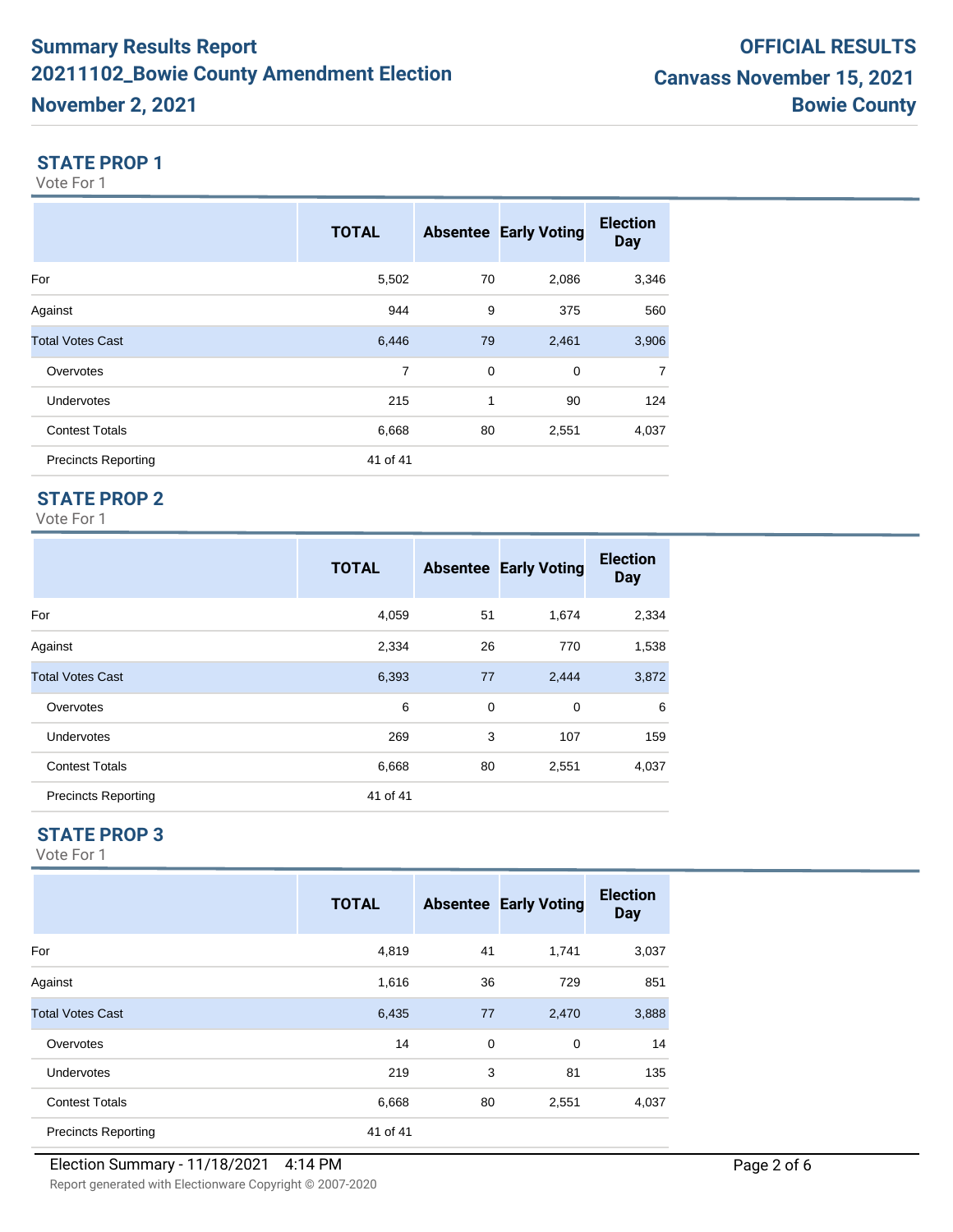#### **STATE PROP 4**

Vote For 1

|                            | <b>TOTAL</b> |    | <b>Absentee Early Voting</b> | <b>Election</b><br><b>Day</b> |
|----------------------------|--------------|----|------------------------------|-------------------------------|
| For                        | 3,732        | 39 | 1,433                        | 2,260                         |
| Against                    | 2,514        | 37 | 955                          | 1,522                         |
| <b>Total Votes Cast</b>    | 6,246        | 76 | 2,388                        | 3,782                         |
| Overvotes                  | 5            | 0  | $\mathbf 0$                  | 5                             |
| <b>Undervotes</b>          | 417          | 4  | 163                          | 250                           |
| <b>Contest Totals</b>      | 6,668        | 80 | 2,551                        | 4,037                         |
| <b>Precincts Reporting</b> | 41 of 41     |    |                              |                               |

# **STATE PROP 5**

Vote For 1

|                            | <b>TOTAL</b> |    | <b>Absentee Early Voting</b> | <b>Election</b><br><b>Day</b> |
|----------------------------|--------------|----|------------------------------|-------------------------------|
| For                        | 3,813        | 40 | 1,443                        | 2,330                         |
| Against                    | 2,399        | 34 | 937                          | 1,428                         |
| <b>Total Votes Cast</b>    | 6,212        | 74 | 2,380                        | 3,758                         |
| Overvotes                  | 2            | 0  | $\mathbf 0$                  | 2                             |
| <b>Undervotes</b>          | 454          | 6  | 171                          | 277                           |
| <b>Contest Totals</b>      | 6,668        | 80 | 2,551                        | 4,037                         |
| <b>Precincts Reporting</b> | 41 of 41     |    |                              |                               |

#### **STATE PROP 6**

|                            | <b>TOTAL</b> |    | <b>Absentee Early Voting</b> | <b>Election</b><br><b>Day</b> |
|----------------------------|--------------|----|------------------------------|-------------------------------|
| For                        | 5,637        | 64 | 2,111                        | 3,462                         |
| Against                    | 745          | 14 | 328                          | 403                           |
| <b>Total Votes Cast</b>    | 6,382        | 78 | 2,439                        | 3,865                         |
| Overvotes                  | 2            | 0  | 0                            | 2                             |
| <b>Undervotes</b>          | 284          | 2  | 112                          | 170                           |
| <b>Contest Totals</b>      | 6,668        | 80 | 2,551                        | 4,037                         |
| <b>Precincts Reporting</b> | 41 of 41     |    |                              |                               |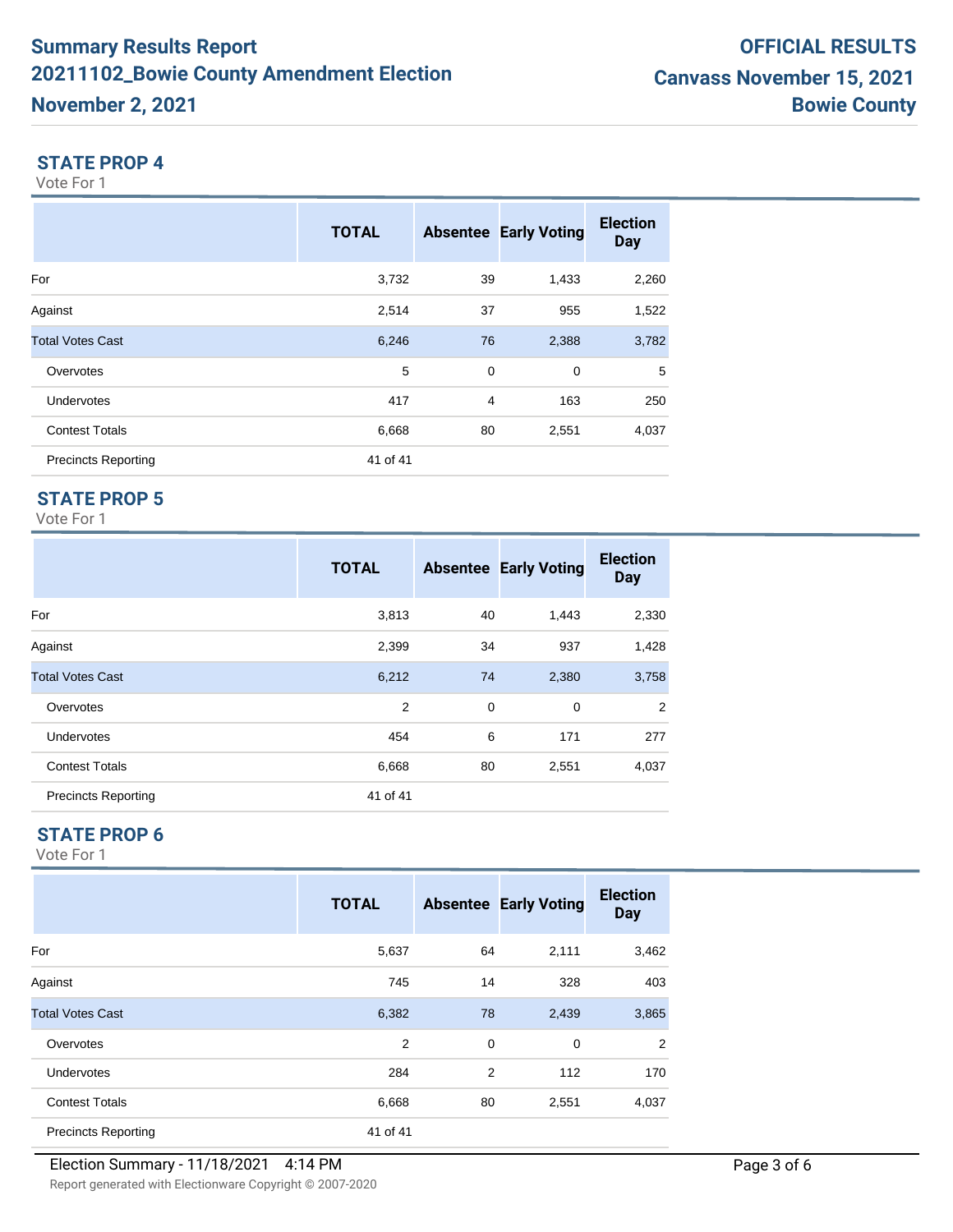#### **STATE PROP 7**

Vote For 1

|                            | <b>TOTAL</b> |    | <b>Absentee Early Voting</b> | <b>Election</b><br><b>Day</b> |
|----------------------------|--------------|----|------------------------------|-------------------------------|
| For                        | 5,813        | 68 | 2,192                        | 3,553                         |
| Against                    | 610          | 11 | 263                          | 336                           |
| <b>Total Votes Cast</b>    | 6,423        | 79 | 2,455                        | 3,889                         |
| Overvotes                  | 7            | 0  | $\mathbf 0$                  | $\overline{7}$                |
| <b>Undervotes</b>          | 238          | 1  | 96                           | 141                           |
| <b>Contest Totals</b>      | 6,668        | 80 | 2,551                        | 4,037                         |
| <b>Precincts Reporting</b> | 41 of 41     |    |                              |                               |

# **STATE PROP 8**

Vote For 1

|                            | <b>TOTAL</b> |    | <b>Absentee Early Voting</b> | <b>Election</b><br><b>Day</b> |
|----------------------------|--------------|----|------------------------------|-------------------------------|
| For                        | 5,808        | 67 | 2,205                        | 3,536                         |
| Against                    | 590          | 11 | 235                          | 344                           |
| <b>Total Votes Cast</b>    | 6,398        | 78 | 2,440                        | 3,880                         |
| Overvotes                  | 1            | 0  | $\mathbf 0$                  | 1                             |
| Undervotes                 | 269          | 2  | 111                          | 156                           |
| <b>Contest Totals</b>      | 6,668        | 80 | 2,551                        | 4,037                         |
| <b>Precincts Reporting</b> | 41 of 41     |    |                              |                               |

# **Mayor City of Texarkana Texarkana**

|                            | <b>TOTAL</b> |    | <b>Absentee Early Voting</b> | <b>Election</b><br><b>Day</b> |
|----------------------------|--------------|----|------------------------------|-------------------------------|
| Bob Bruggeman              | 2,225        | 24 | 995                          | 1,206                         |
| <b>Brian Matthews</b>      | 1,045        | 21 | 470                          | 554                           |
| <b>Total Votes Cast</b>    | 3,270        | 45 | 1,465                        | 1,760                         |
| Overvotes                  | 1            | 0  | $\mathbf 0$                  | $\mathbf{1}$                  |
| <b>Undervotes</b>          | 33           | 1  | 12                           | 20                            |
| <b>Contest Totals</b>      | 3,304        | 46 | 1,477                        | 1,781                         |
| <b>Precincts Reporting</b> | 21 of 21     |    |                              |                               |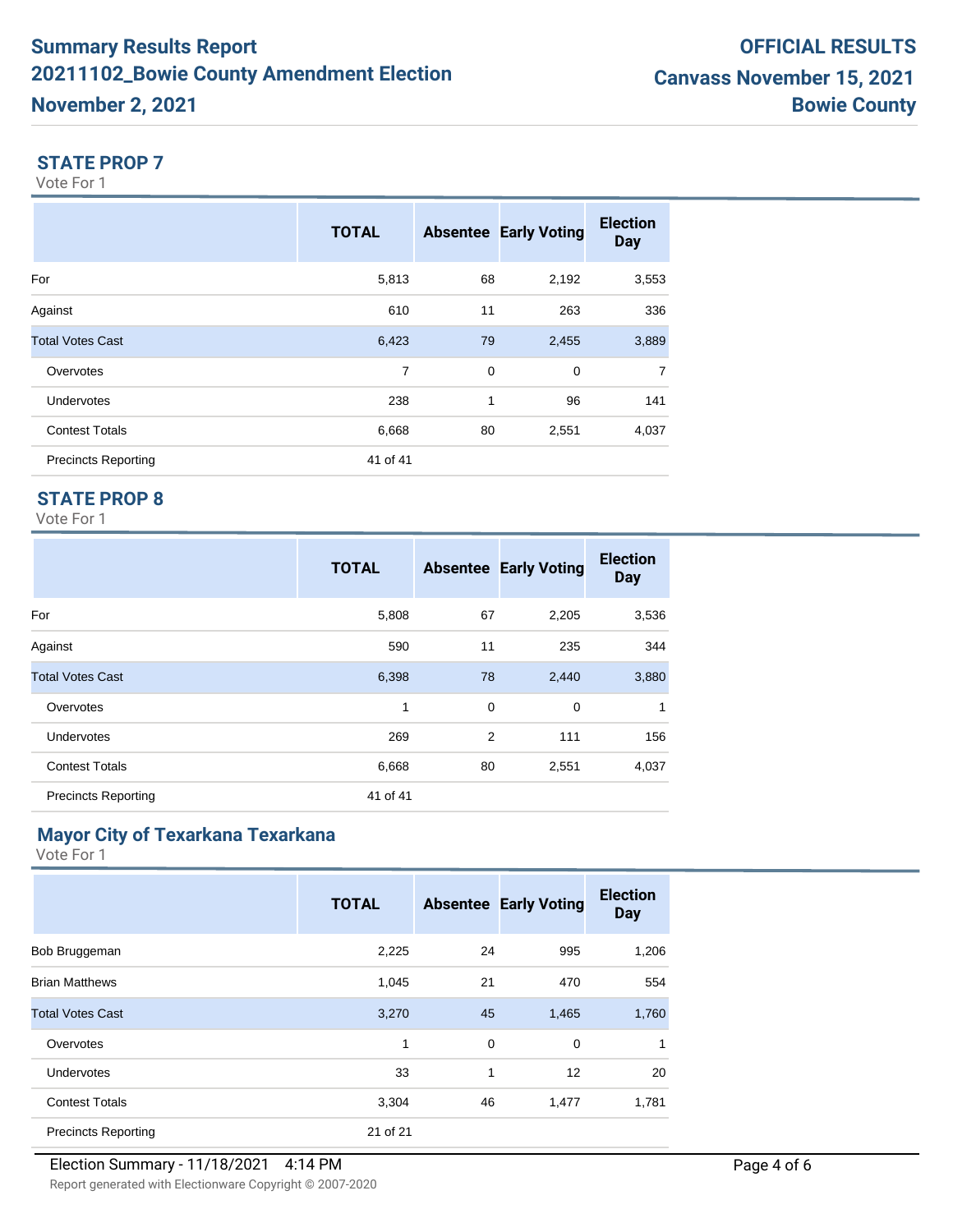# **Ward 2 Council Member City of Texarkana Ward 2**

Vote For 1

|                            | <b>TOTAL</b> |             | <b>Absentee Early Voting</b> | <b>Election</b><br><b>Day</b> |
|----------------------------|--------------|-------------|------------------------------|-------------------------------|
| Mary Duhart Hart           | 162          | 11          | 83                           | 68                            |
| Mary Adele Philips         | 98           | 0           | 42                           | 56                            |
| <b>Total Votes Cast</b>    | 260          | 11          | 125                          | 124                           |
| Overvotes                  | 0            | $\mathbf 0$ | $\mathbf 0$                  | 0                             |
| <b>Undervotes</b>          | 28           | 2           | 9                            | 17                            |
| <b>Contest Totals</b>      | 288          | 13          | 134                          | 141                           |
| <b>Precincts Reporting</b> | 4 of 4       |             |                              |                               |

# **PGISD Trustee Plc 6 Trustee**

Vote For 1

|                            | <b>TOTAL</b> |    | <b>Absentee Early Voting</b> | <b>Election</b><br><b>Day</b> |
|----------------------------|--------------|----|------------------------------|-------------------------------|
| Kathleen Young             | 888          | 8  | 471                          | 409                           |
| Amy Lawrence               | 873          | 6  | 363                          | 504                           |
| <b>Total Votes Cast</b>    | 1,761        | 14 | 834                          | 913                           |
| Overvotes                  | 1            | 0  | 0                            | 1                             |
| <b>Undervotes</b>          | 109          | 0  | 38                           | 71                            |
| <b>Contest Totals</b>      | 1,871        | 14 | 872                          | 985                           |
| <b>Precincts Reporting</b> | 4 of 4       |    |                              |                               |

# **HooksISD Prop A**

|                            | <b>TOTAL</b> |                | <b>Absentee Early Voting</b> | <b>Election</b><br><b>Day</b> |
|----------------------------|--------------|----------------|------------------------------|-------------------------------|
| For                        | 348          | 2              | 190                          | 156                           |
| Against                    | 144          | 2              | 63                           | 79                            |
| <b>Total Votes Cast</b>    | 492          | $\overline{4}$ | 253                          | 235                           |
| Overvotes                  | 0            | $\mathbf 0$    | $\mathbf 0$                  | $\mathbf 0$                   |
| <b>Undervotes</b>          | 2            | $\mathbf 0$    | $\mathbf 0$                  | $\overline{2}$                |
| <b>Contest Totals</b>      | 494          | 4              | 253                          | 237                           |
| <b>Precincts Reporting</b> | 4 of 4       |                |                              |                               |